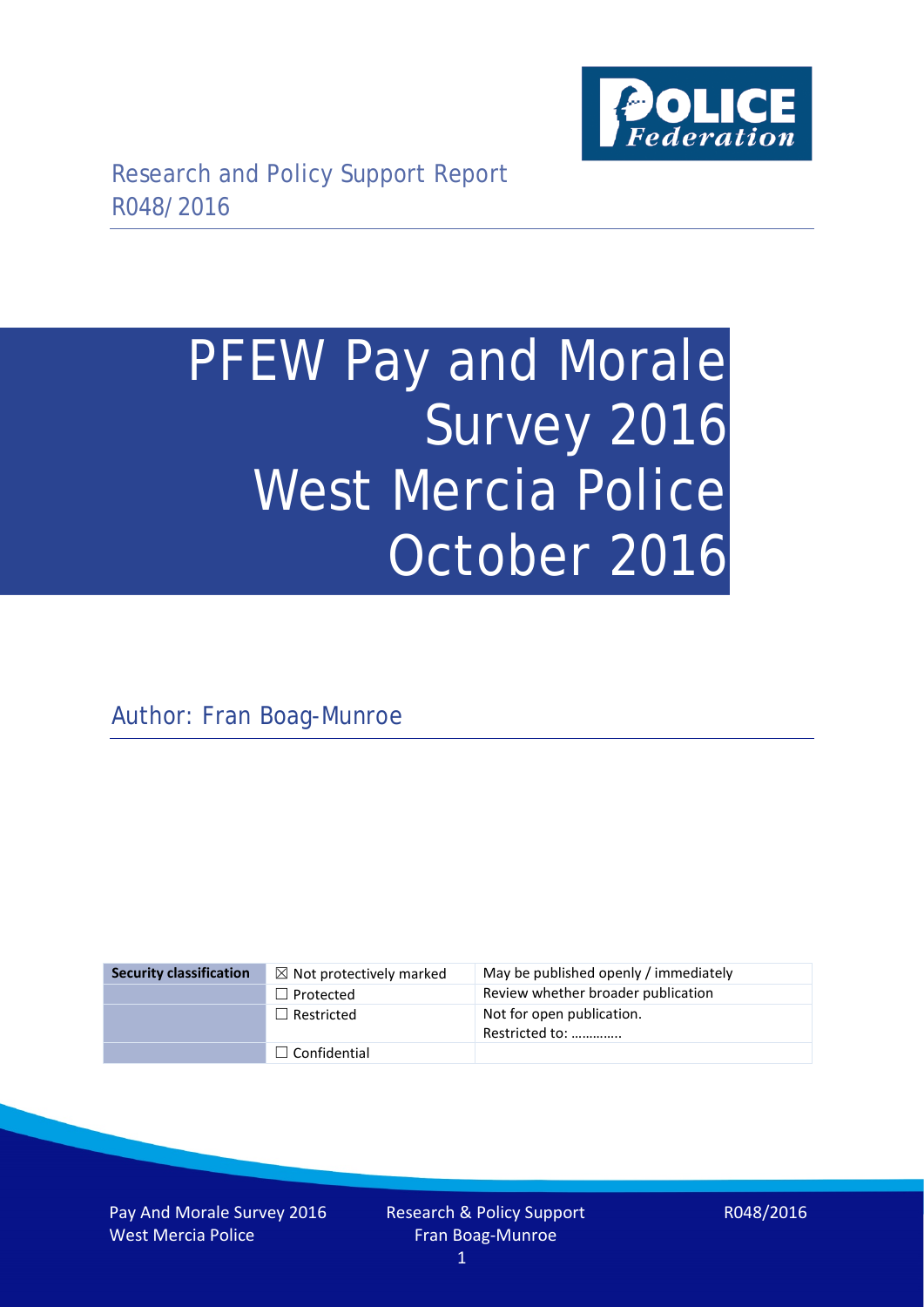## **INTRODUCTION**

This note provides a summary of responses to the PFEW Pay and Morale Survey received from respondents from West Mercia Police in 2016.

Where appropriate, details of average responses for the police service as a whole are also presented, as well as a ranking of West Mercia Police compared to other forces. Where rankings are provided, a ranking of 1 represents the force with the highest percentage of respondents expressing a particular attitude or intention, and a ranking of 42 represents the force with the lowest percentage of respondents expressing a particular attitude or intention<sup>[1](#page-1-0)</sup>. One force was excluded from this ranking because the sample size was considered too low to be representative of the force as a whole (<200 responses). Please be aware that the actual differences between individual rank positions may be quite small and, if used, should be interpreted cautiously.

Graphical summaries are also presented which compare the proportion of respondents expressing a particular attitude or intention in each force to the average for the service as a whole. These graphical summaries indicate either 1) that a force has the same proportion of respondents expressing a particular attitude as the national average or lower; 2) that the force has a higher proportion of respondents expressing a particular attitude than the national average; or 3) that the proportion of respondents expressing a particular attitude in a force is 10% or more higher than the national average.

# **RESPONSE RATE AND RESPONDENTS**

815 responses were received from West Mercia Police, representing a response rate of around 40% (based on March 2016 Home Office figures of officer headcount). The national response rate for the 2016 survey was 35%. Last year's response rate for West Mercia Police was 27%. Please bear this in mind when making comparisons with last year's findings.

Overall 2% of respondents to the survey declined to state which force they belonged to. The responses from these officers have been included within the national data but are excluded from force-level analysis.

74.4% of responses from West Mercia Police were received from male officers and 25.6% of responses were from female officers. 71.9% of respondents were Constables, 20.4% were Sergeants and 7.7% were Inspectors or Chief Inspectors.

<span id="page-1-0"></span> $1$  Rankings have been determined at two decimal places.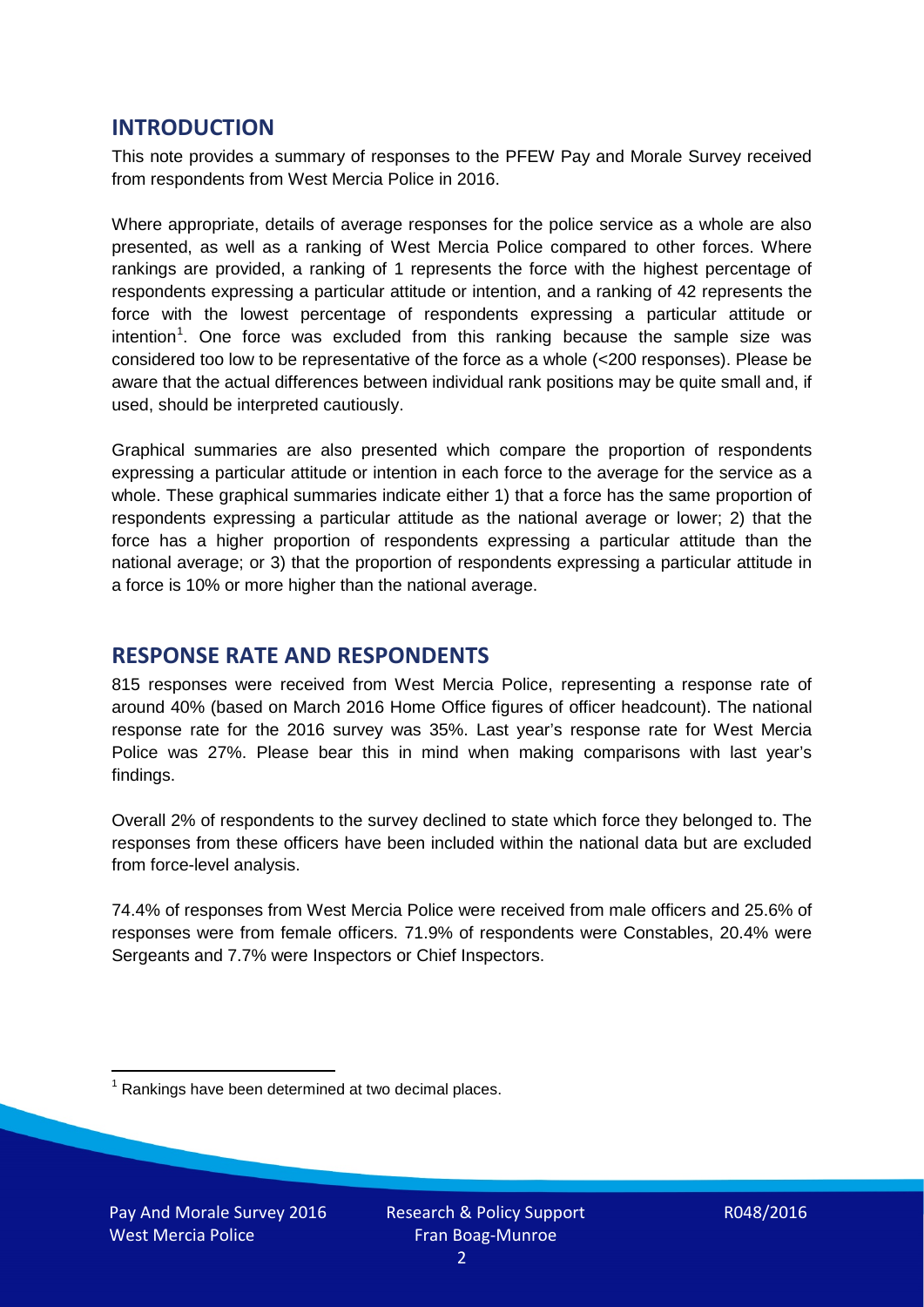## **MORALE**

44.3% of respondents from West Mercia Police told us that their morale is currently low.

Nationally, the proportion of respondents reporting low personal morale ranges from 72.0% at the top ranking force to 41.9% at the bottom ranking force. In terms of the proportion of respondents with low morale, West Mercia Police ranks 40 out of 42, meaning that, compared to West Mercia Police, there are 2 forces with a smaller proportion of respondents reporting low morale.

74.1% of respondents from West Mercia Police felt that morale within the force is currently low.

Across England and Wales as a whole, the proportion of respondents reporting low force morale ranges from 98.8% at the top ranking force to 74.1% at the bottom ranking force. In terms of the proportion of respondents reporting low force morale, West Mercia Police ranks 42 out of 42 forces, meaning that there are 0 forces with a smaller proportion of respondents who feel that morale within their force is low.

Comparison of 2016 and 2015 figures for morale in West Mercia Police are provided in the table below.

|                     | 2016  | 2015  |
|---------------------|-------|-------|
| Low personal morale | 44.3% | 63.8% |
| Low force morale    | 74.1% | 89.1% |

The proportion of respondents in the police service as a whole who said that their morale is low was 55.9%; this compares to 70.1% of respondents to the PFEW Pay and Morale survey in 2016; the proportion of respondents reporting low morale in 2016 was significant smaller than in [2](#page-2-0)015 $^2$ .

The proportion of respondents in the service as a whole who said that morale in their force was low was 89.5%; in 2015, this proportion was 94.6%. Again the difference between 2016 and 2015 was statistically significant<sup>[3](#page-2-1)</sup>.

<span id="page-2-0"></span> $2$ <sup>2</sup> Z= 40.1, p < 0.001

<span id="page-2-1"></span> $3$  Z=25.2, p < 0.001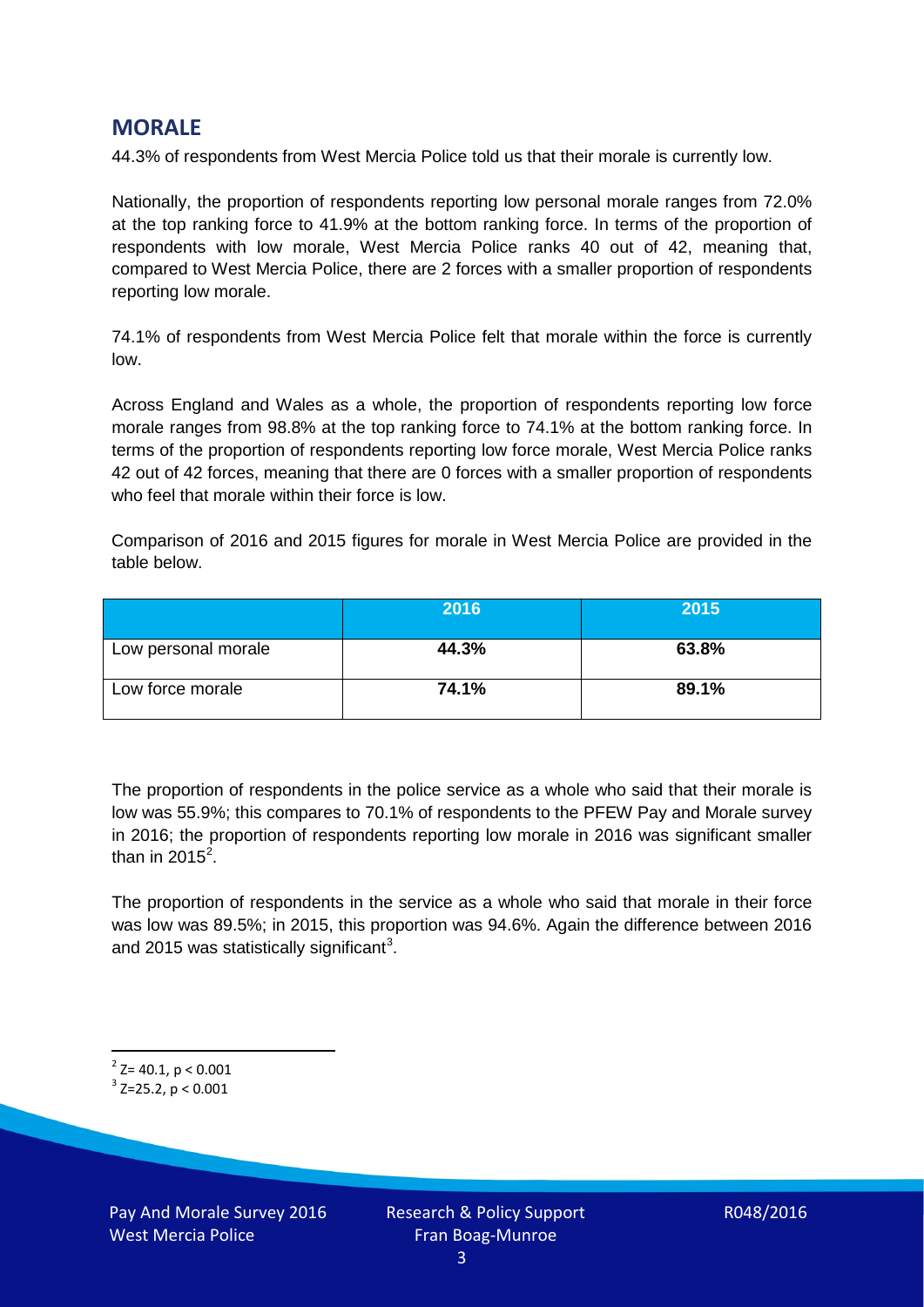*Proportion of respondents reporting low personal morale compared to national average in 2016*



## *REASONS FOR LOW MORALE*

The survey asked respondents about the factors that had a positive or negative effect on their morale, the table below shows the proportion of respondents in West Mercia Police who said a particular factor has had a negative effect upon their morale compared to the national average.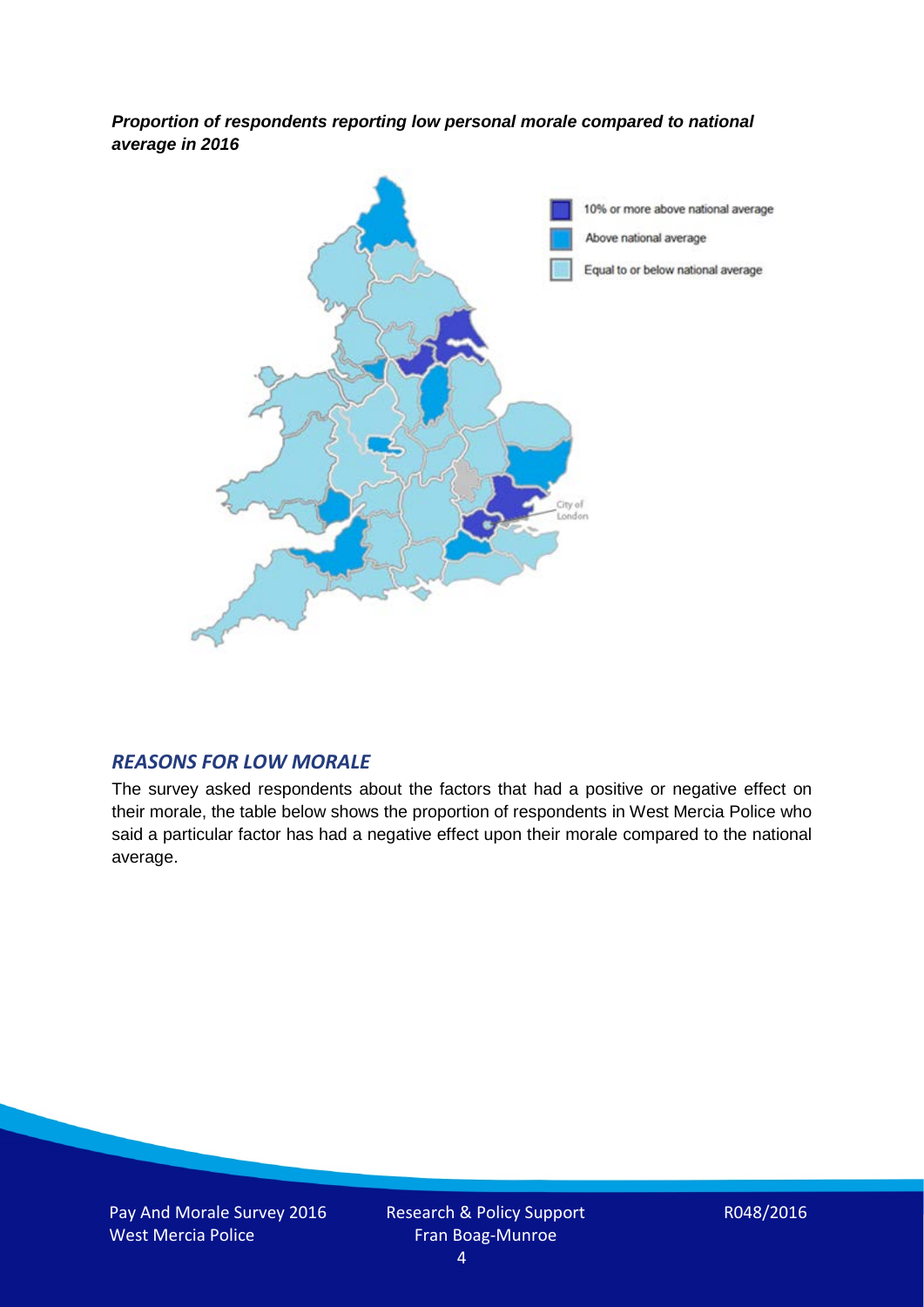| <b>Factor</b>                                  | <b>Negative effect on morale</b><br><b>(West Mercia Police)</b> | <b>Negative effect on morale</b><br><b>(England and Wales)</b> |
|------------------------------------------------|-----------------------------------------------------------------|----------------------------------------------------------------|
| Pay and benefits (including<br>pension)        | 69.7%                                                           | 70.9%                                                          |
| Day-to-day job role                            | 32.6%                                                           | 39.9%                                                          |
| Workload and responsibilities                  | 45.9%                                                           | 52.4%                                                          |
| Work-life balance                              | 44.0%                                                           | 58.2%                                                          |
| Opportunities for<br>development and promotion | 40.4%                                                           | 49.9%                                                          |
| Health and wellbeing                           | 48.0%                                                           | 54.3%                                                          |
| How the police as a whole<br>are treated       | 80.5%                                                           | 84.2%                                                          |
| Treatment by senior<br>managers                | 35.7%                                                           | 42.1%                                                          |

# **ATTITUDES TOWARDS THE POLICE**

59.5% of respondents from West Mercia Police said that they would not recommend joining the police to others.

Nationally, the proportion of respondents who said that they would not recommend joining the police to others ranges from 78.6% in the top ranking force to 55.4% in the bottom ranking force. Compared to the other forces in England and Wales, West Mercia Police ranks 39 out of 42; there are therefore 3 forces with a smaller proportion of respondents who say that they would not recommend joining the police to others.

60.1% of respondents from West Mercia Police said that they did not feel valued within the police.

The proportion of respondents who did not feel valued ranges from 79.2% in the top ranking force to 53.1% in the bottom ranking force. In terms of the proportion of respondents who did not feel valued within the police, West Mercia Police ranks 33 out of 42; there are 9 forces with a smaller proportion of respondents who did not feel valued.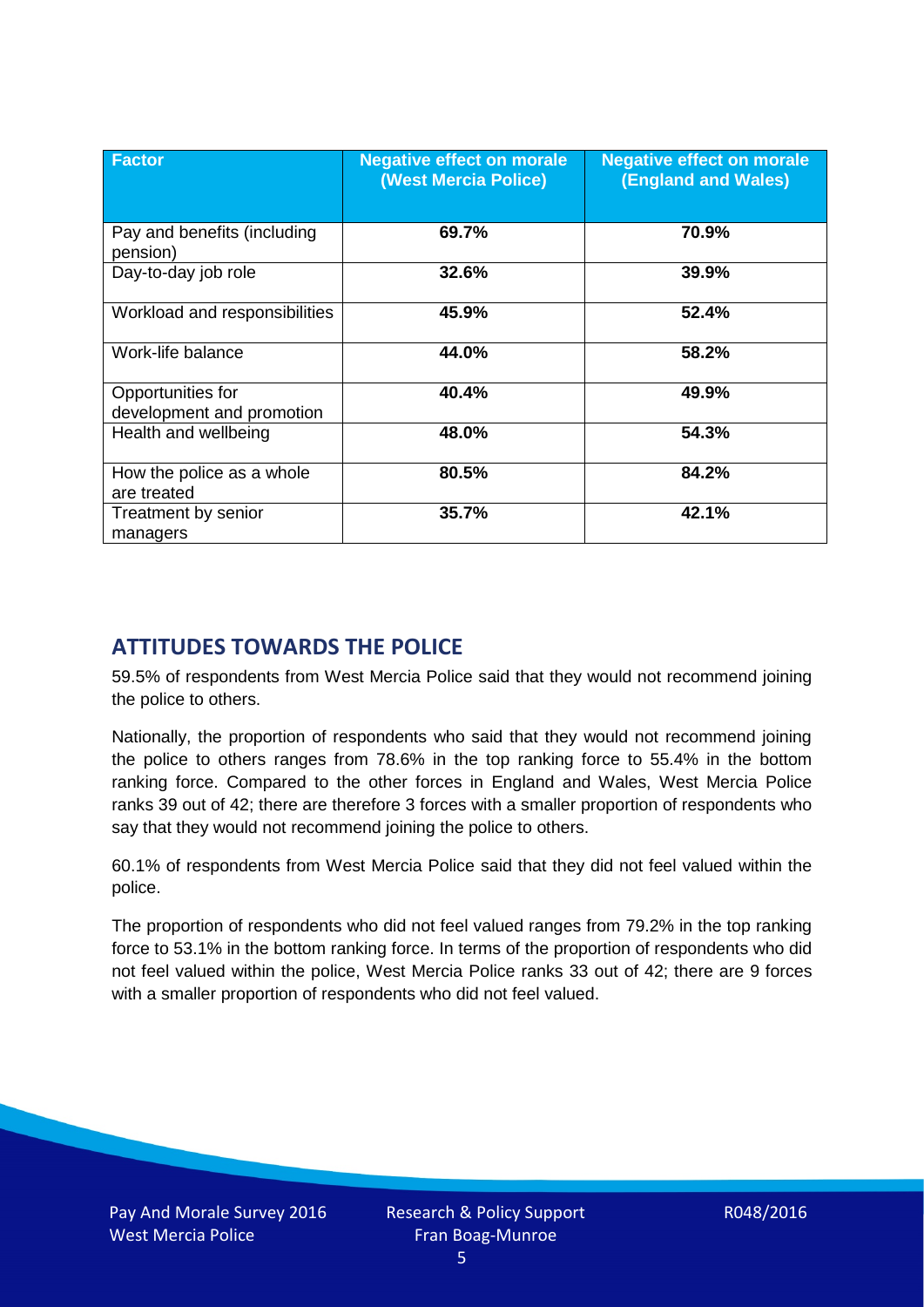|                                                           | 2016  | 2015  |
|-----------------------------------------------------------|-------|-------|
| would<br>not<br>recommend joining<br>the police to others | 59.5% | 67.7% |
| I do not feel valued<br>in the police                     | 60.1% | 72.5% |

For the service as a whole, the proportion of respondents in 2016 who said that they would not recommend joining the police to others was 69.9%. In 2015, 76.3% of respondents said that they would not recommend joining the police. The difference between 2016 and 2015 is statistically significant<sup>[4](#page-5-0)</sup>.

Across the police service as a whole, 67.3% of respondents said that they did not feel valued; compared to 74.7% of respondents in last year's survey. A significantly smaller proportion of respondents did not feel valued this year compared to 201[5](#page-5-1)<sup>5</sup>.

#### *Proportion of respondents who would not recommend the police to others compared to national average in 2016*



<span id="page-5-1"></span><span id="page-5-0"></span> $4$  Z = 19.6, p < 0.001  $5$  Z = 22.1, p < 0.001

Pay And Morale Survey 2016 West Mercia Police

Research & Policy Support Fran Boag-Munroe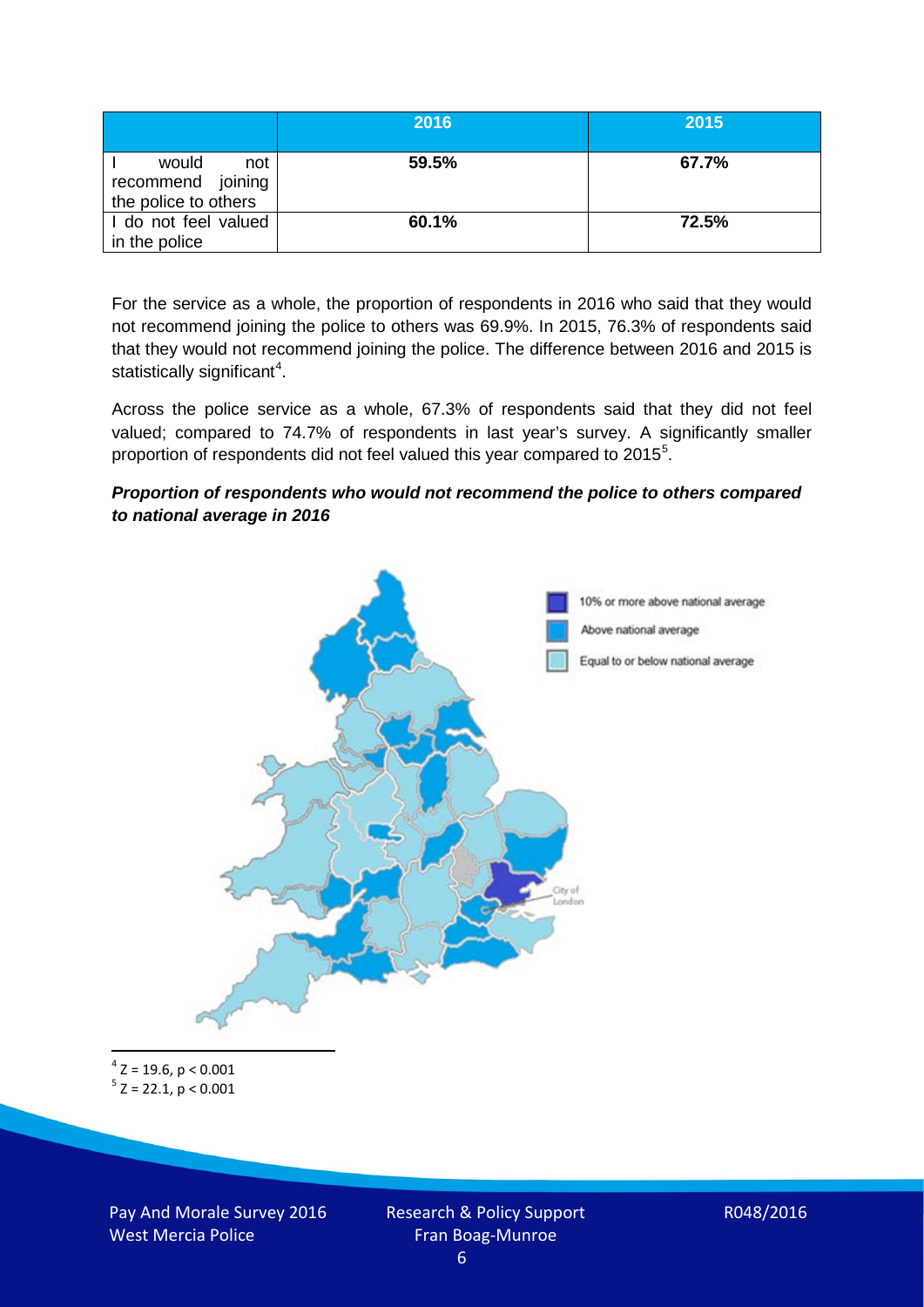# **INTENTION TO LEAVE**

8.6% of respondents from West Mercia Police told us that they intend to leave the police service within two years. A further 16.9% of respondents said that they currently do not know what their intentions are with regards to staying in or leaving the police.

The proportion of respondents who planned to leave the police ranged from 21.5% at the top ranking force to 4.5% at the bottom ranking force. In terms of the proportion of respondents intending to leave, West Mercia Police ranks 28 out of 42 forces, meaning that there are 14 forces with a smaller proportion of respondents intending to leave within two years.

Comparison of 2016 and 2015 figures for intention to leave in West Mercia Police are provided in the table below.

|                                                | 2016 | 2015  |
|------------------------------------------------|------|-------|
| Intend to leave the police<br>within two years | 8.6% | 11.4% |

For the service as a whole, 11.8% of respondents planned to leave the police service within two years; in 2015, 15.6% of respondents said that they intended to leave within two years. A significantly smaller proportion of respondents intended to leave the police service in 2015 compared to 201[6](#page-6-0)<sup>6</sup>.

<span id="page-6-0"></span> $6$  Z = 15.2, p < 0.001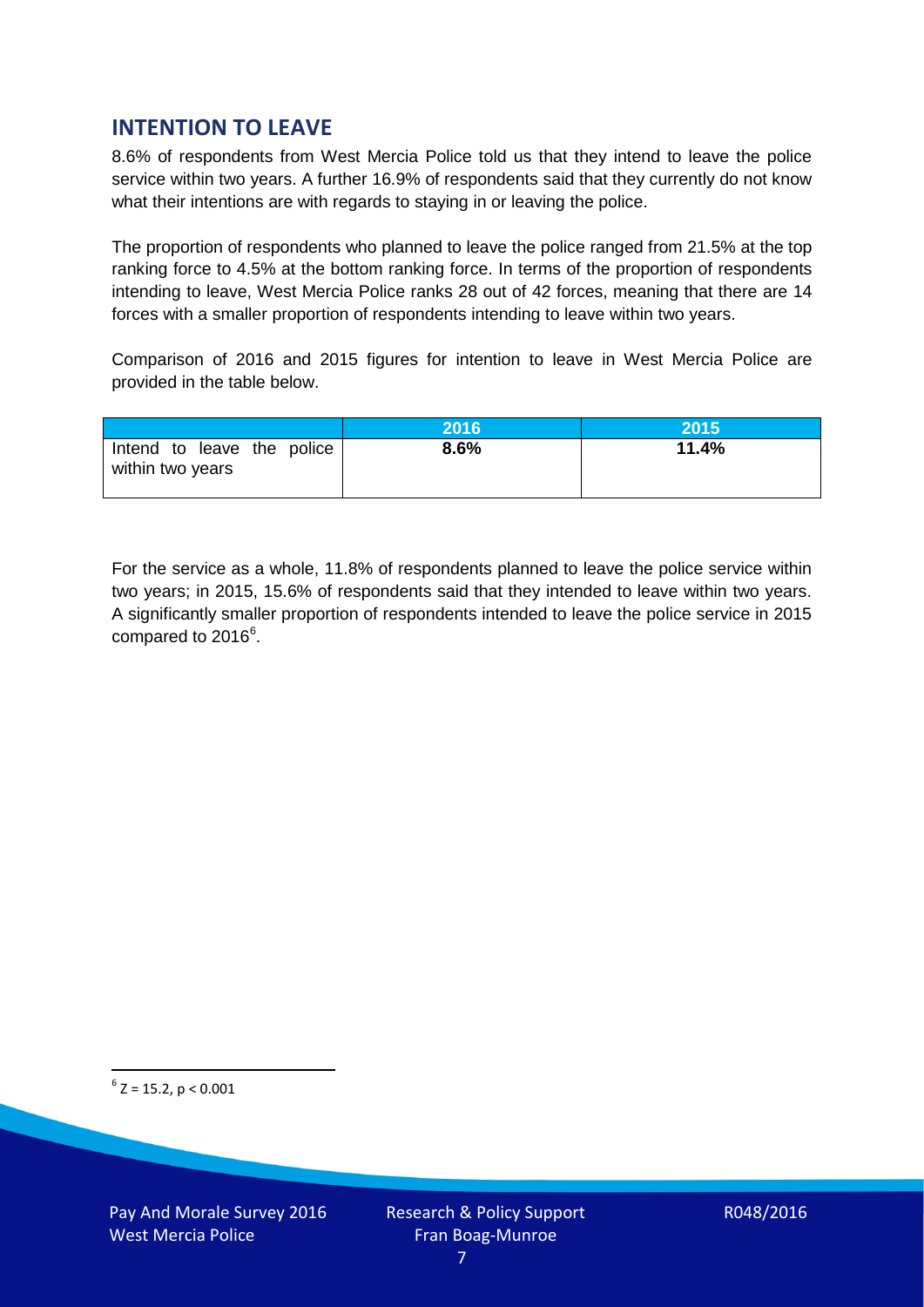*Proportion of respondents intending to leave the police within two years compared to national average in 2016*



## *REASONS FOR INTENDING TO LEAVE THE POLICE SERVICE*

Respondents who had said they intended to leave were asked to indicate the reasons behind this intention. The table below shows the proportion of respondents in West Mercia Police who said that a particular factor has had a major effect on their intention to leave, compared to the national average.

Please be aware that respondents were able to choose more than one option therefore the figures provide below will not add up to 100%.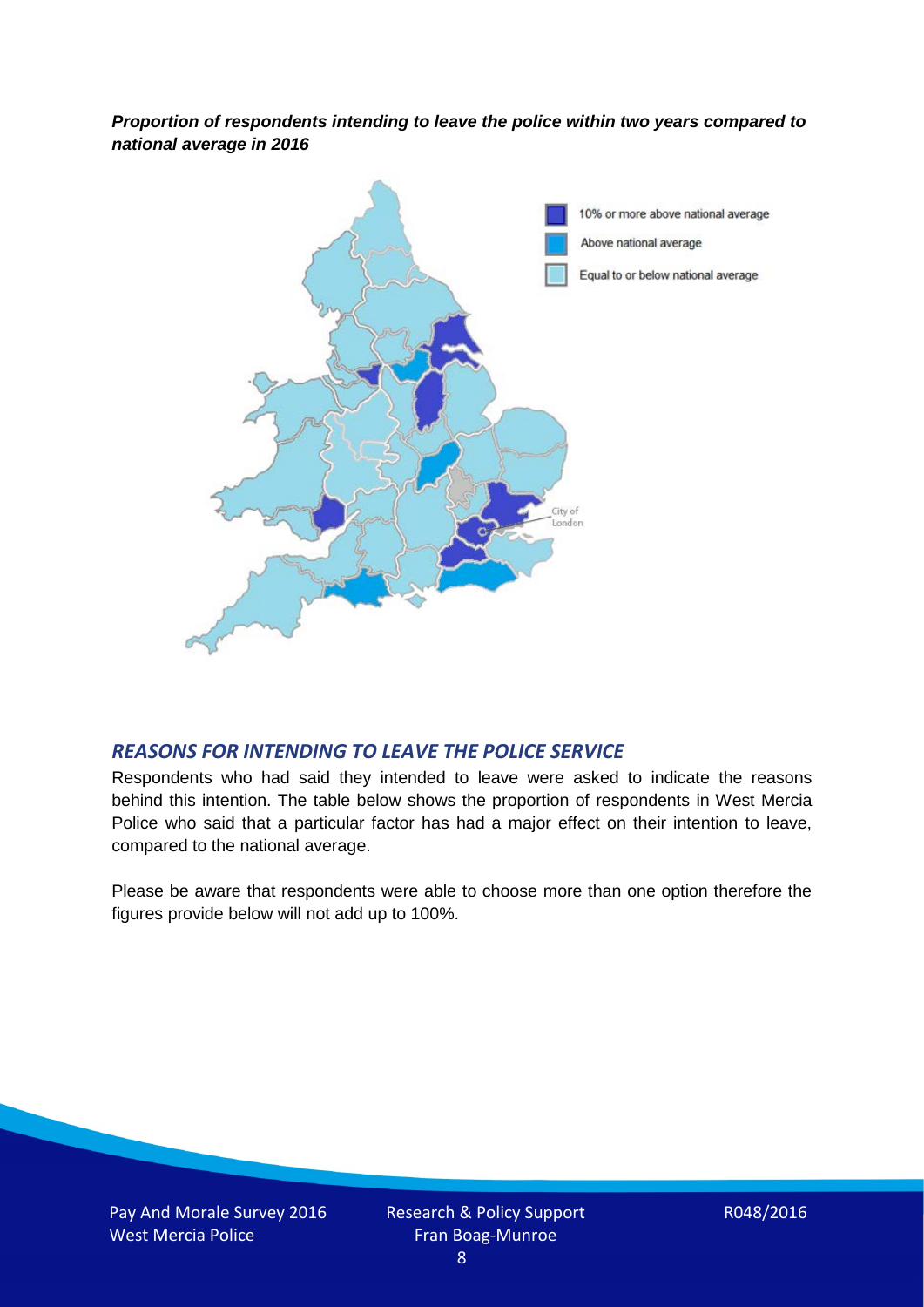| <b>Factor</b>                                          | <b>Major effect on intention to</b><br><b>leave (West Mercia Police)</b> | <b>Major effect on intention to</b><br><b>leave (England and Wales)</b> |
|--------------------------------------------------------|--------------------------------------------------------------------------|-------------------------------------------------------------------------|
| The impact of your job on<br>your family/personal life | 53.8%                                                                    | 57.2%                                                                   |
| Your morale                                            | 73.8%                                                                    | 81.7%                                                                   |
| Your opportunities for<br>development and promotion    | 38.5%                                                                    | 49.1%                                                                   |
| Your pay and benefits                                  | 50.8%                                                                    | 67.6%                                                                   |
| Better job opportunities<br>outside of the Police      | 50.8%                                                                    | 59.2%                                                                   |
| The impact of the job on your<br>health and wellbeing  | 72.3%                                                                    | 69.4%                                                                   |
| Dissatisfaction with your day-<br>to-day job role      | 41.5%                                                                    | 43.6%                                                                   |
| Your workload and<br>responsibilities                  | 35.4%                                                                    | 41.8%                                                                   |
| How the police was a whole<br>are treated              | 70.8%                                                                    | 77.6%                                                                   |
| Your treatment by senior<br>managers                   | 40.0%                                                                    | 43.7%                                                                   |

# **PAY AND BENEFITS**

71.9% of respondents from West Mercia Police told us that they do not feel that they are paid fairly for the responsibilities they have within their job.

Across England and Wales, the proportion of respondents who feel that they are not paid fairly for their responsibilities ranges from 80.8% at the top ranking force to 63.0% at the bottom ranking force. West Mercia Police ranks 27 out of 42 forces; there are 15 forces with a smaller proportion of respondents who say that they are not fairly paid for the responsibilities within their job.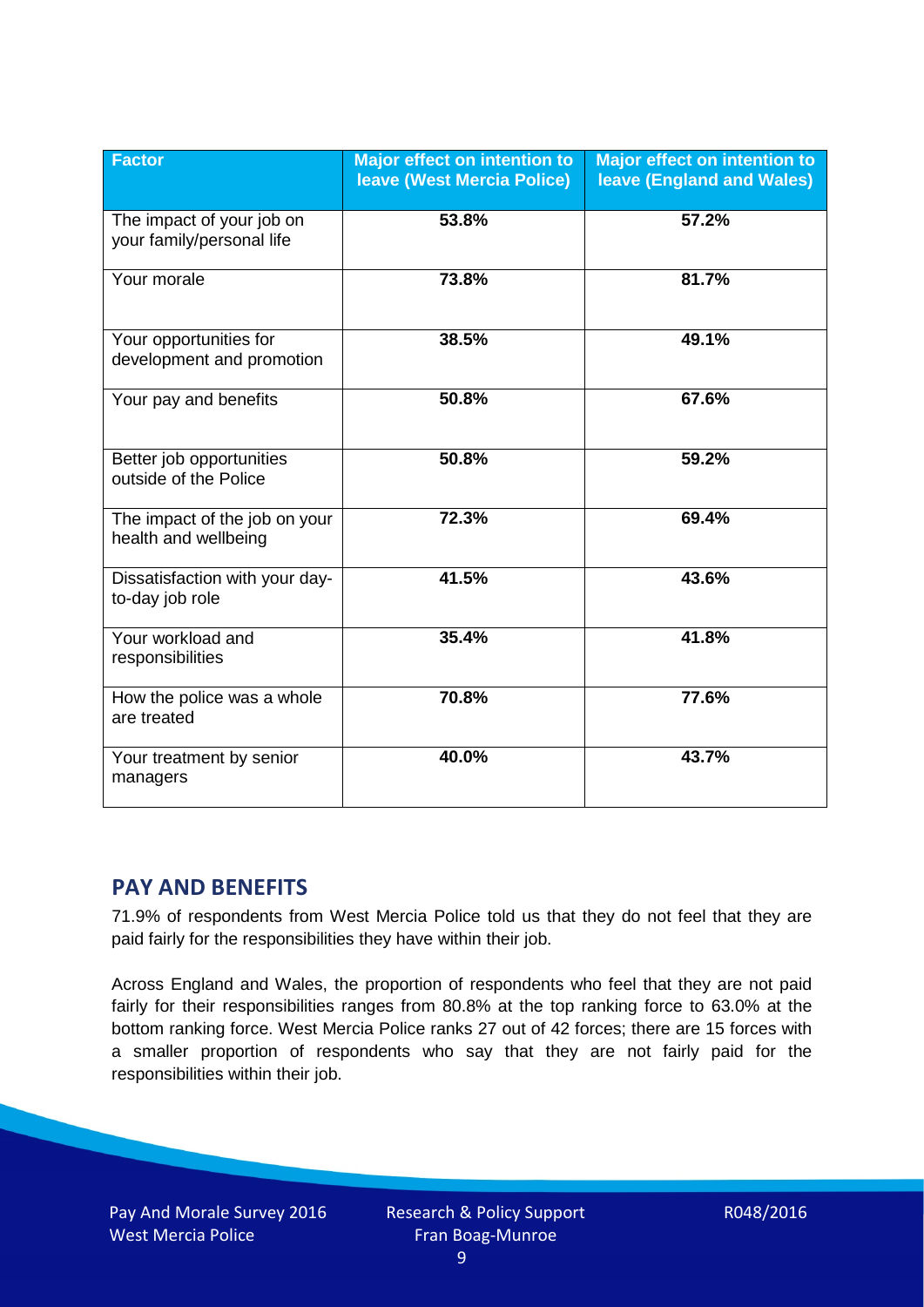64.7% of respondents from West Mercia Police said that they are dissatisfied with their overall remuneration (including basic pay and allowances) and 59.8% said that they are dissatisfied with their pensions.

Nationally, The proportion of respondents who are dissatisfied with their overall remuneration ranges from 74.2% at the top ranking force to 50.9% at the bottom ranking force. In terms of respondents reporting dissatisfaction with their remuneration, West Mercia Police ranks 21 out of 42 forces, meaning that there are 21 forces with a smaller proportion of respondents who are dissatisfied with their remuneration.

Pension dissatisfaction ranges from 71.5% at the top ranking force to 55.5% at the bottom ranking force. West Mercia Police ranks 35 out of 42 forces for this indicator; therefore there are 7 forces with a smaller proportion of respondents who are dissatisfied with their pension.

|                                                                         | 2016  | 2015  |
|-------------------------------------------------------------------------|-------|-------|
| Do not feel fairly paid for the<br>responsibilities within their<br>job | 71.9% | 66.4% |
| Dissatisfied with total<br>remuneration                                 | 64.7% | 65.9% |
| Dissatisfied with pension                                               | 59.8% | 64.2% |

Nationally, 74.4% of respondents said that they were not paid fairly for the responsibilities they have within their job; this proportion was 70.3% in 2015. A significantly larger proportion of respondents said that they were not paid fairly for their responsibilities this year compared to last year<sup>[7](#page-9-0)</sup>.

The proportion of respondents across the police service as a whole who were dissatisfied with their remuneration was 66.7%; this compares to 62.7% in 2015. The difference between the proportion of respondents who were dissatisfied with their overall remuneration in 2016 and 2015 was statistically significant<sup>[8](#page-9-1)</sup>.

<span id="page-9-0"></span> $7$  Z=12.5, p < 0.001

<span id="page-9-1"></span> $8$  Z = 11.4, p < 0.001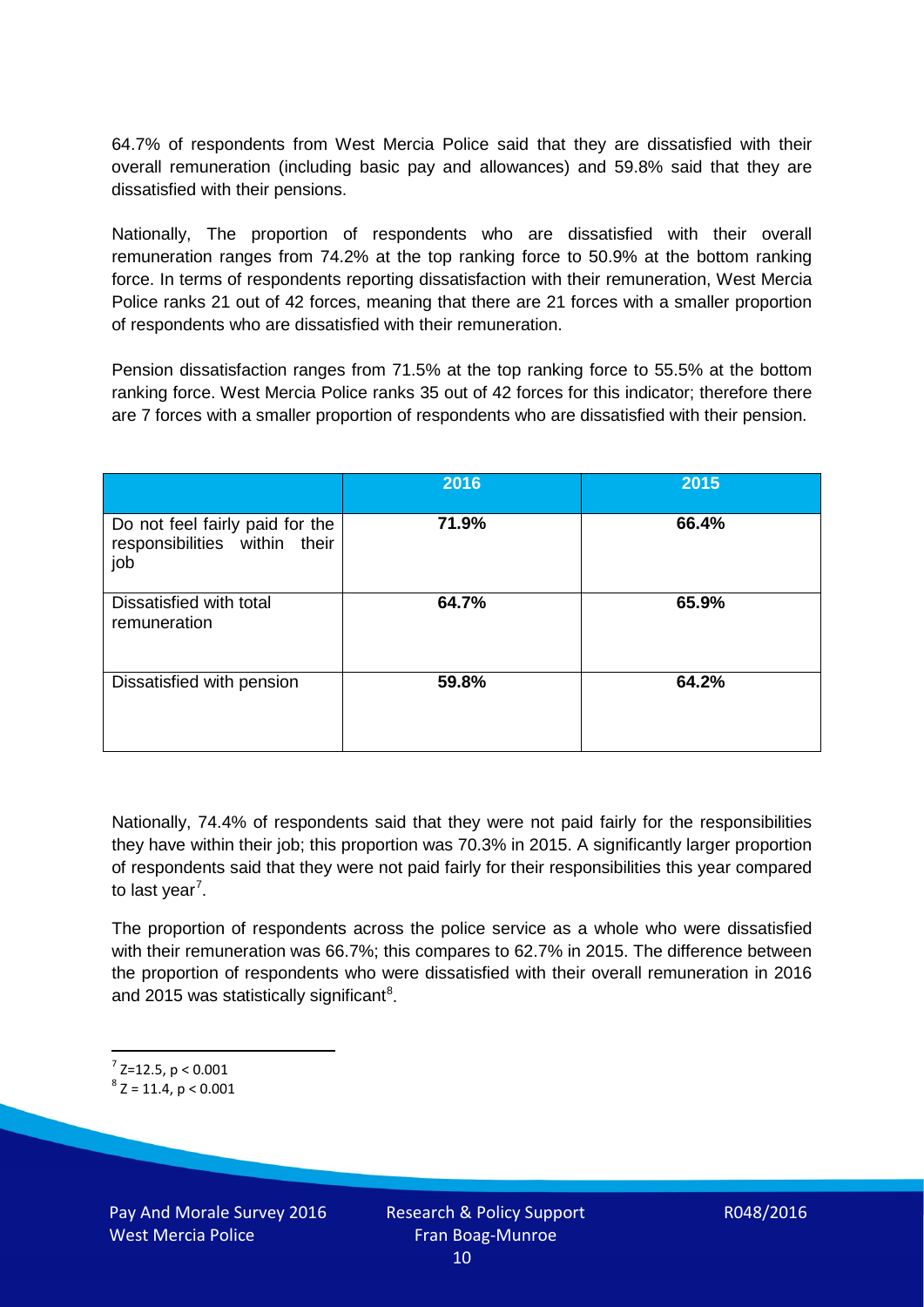Across England and Wales, the proportion of respondents who were dissatisfied with their pension in 2016 was 66.6%; this proportion was 68.9% in 2015. A significantly smaller proportion of respondents were dissatisfied with their pension this year compared to last year<sup>[9](#page-10-0)</sup>.

#### *Proportion of respondents who do not feel fairly paid for the responsibilities within their job compared to national average in 2016*



<span id="page-10-0"></span> $9^9$  Z = 6.7 p < 0.001